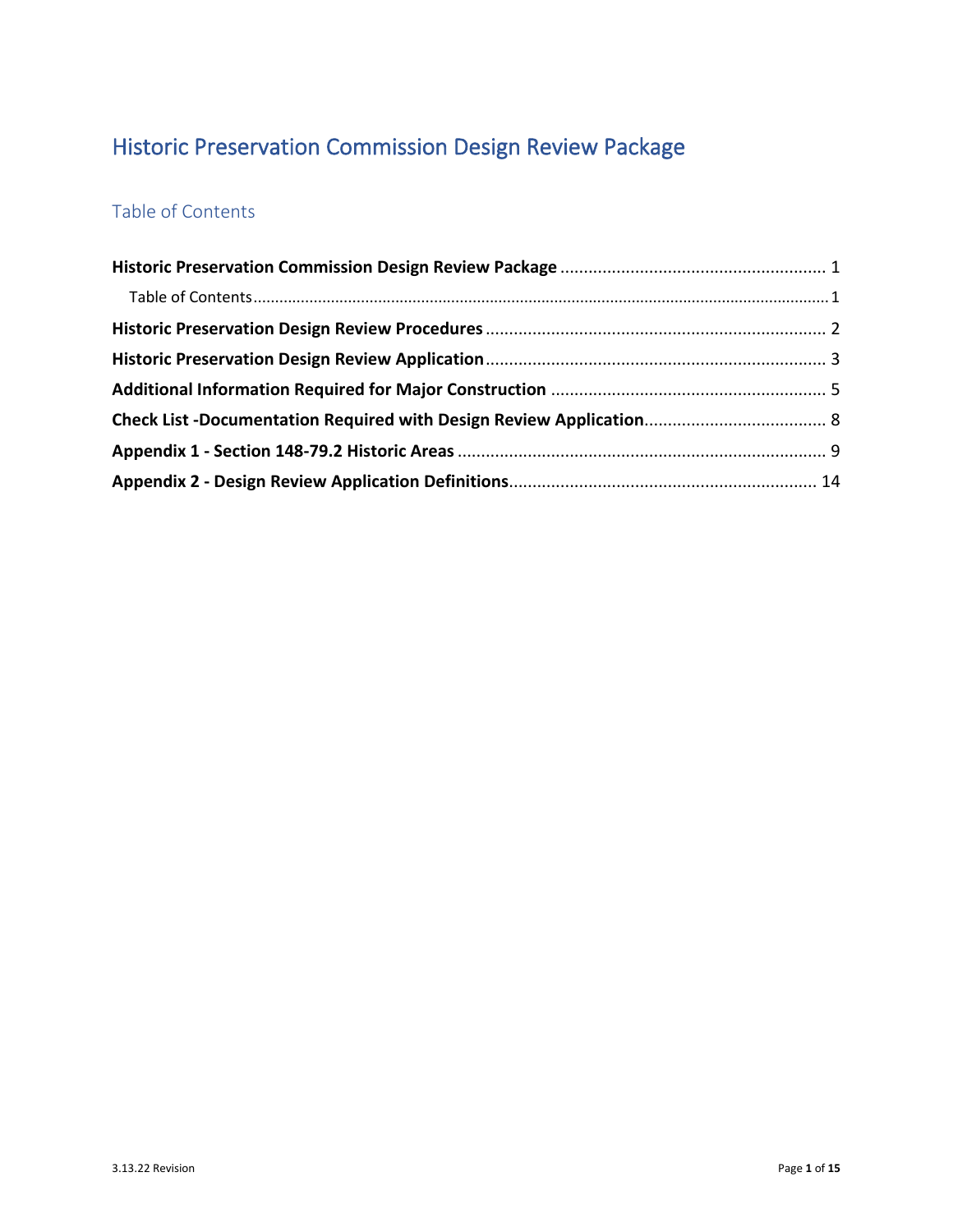## <span id="page-1-0"></span>Historic Preservation Design Review Procedures

- 1. All work requiring a permit for **any** structure in a Historic District or indicated as a Site of Historic Interest on Readington Township's Master Plan requires approval by the Historic Preservation Commission.
- 2. Applicants should submit ten copies of the completed application with the attachments to: Readington Township Historic Preservation Commission Municipal Building Route 523 Whitehouse Station, NJ

#### AND

A digital version of the application and materials to **boh@readingtontwp-nj.org,**  labeled HPC Design Review Application

- 3. Those applications received by the end of the day the Wednesday before the scheduled monthly meeting will be included on that month's agenda. Those received after that date will be added to the following month's agenda.
- 4. The Historic Preservation Commission meets at 7:30 pm on the second Tuesday of each month. Please check the posted agenda on the Township Web Page to see if the meeting will be held through WebEx or in person at the Municipal Building.
- 5. Applicants are notified by email when added to the agenda. Make sure your email is on the application and clearly written.
- 6. Applicants are required to attend the meeting where they appear on the agenda.
- 7. Questions on the application process should be sent to the Historic Preservation Commission at **rthpc@readingtontwp-nj.org.**

Requests are reviewed daily M-F and answered in the order they are received.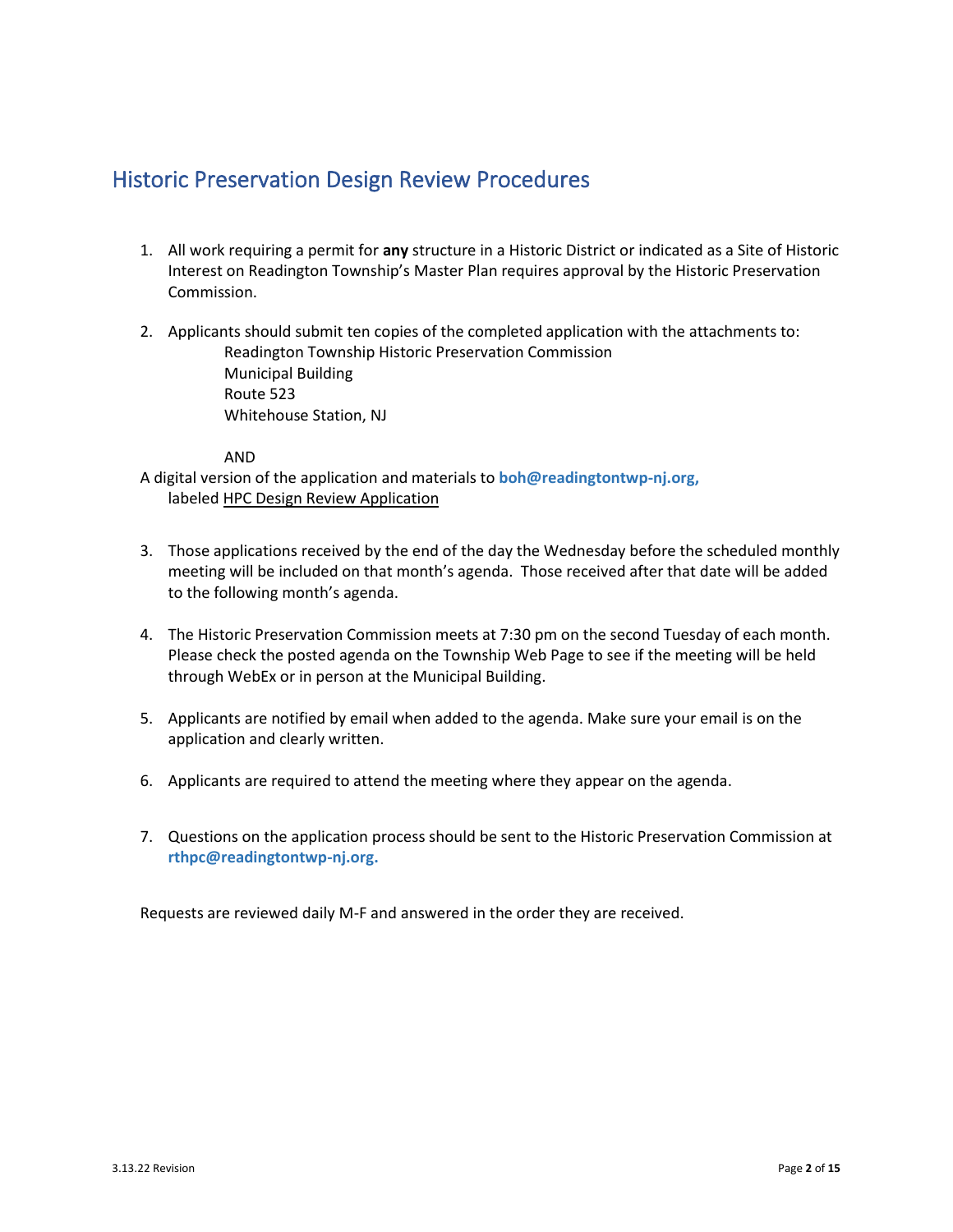# <span id="page-2-0"></span>Historic Preservation Design Review Application

Township of Readington 509 Route 523 Whitehouse Station, New Jersey 08889

### *Historic Preservation Commission* **rthpc@readingtontwp-nj.org**

#### **Design Review Application**

The application must be completed in full. If not applicable or you don't know, write "N/A" or "don't know."

| Date submitted:               |  |
|-------------------------------|--|
|                               |  |
| <b>Property Information:</b>  |  |
| <b>Historic District</b>      |  |
| <b>Block</b>                  |  |
| Lot                           |  |
| <b>Address</b>                |  |
|                               |  |
| <b>Approximate Age</b>        |  |
| <b>Number of Stories</b>      |  |
| <b>Type of Construction</b>   |  |
| <b>Present Use</b>            |  |
| <b>Proposed Use</b>           |  |
|                               |  |
| <b>Applicant Information</b>  |  |
| <b>Property Owner Name</b>    |  |
| <b>Property Owner Address</b> |  |
|                               |  |
| Phone                         |  |
| <b>Email</b>                  |  |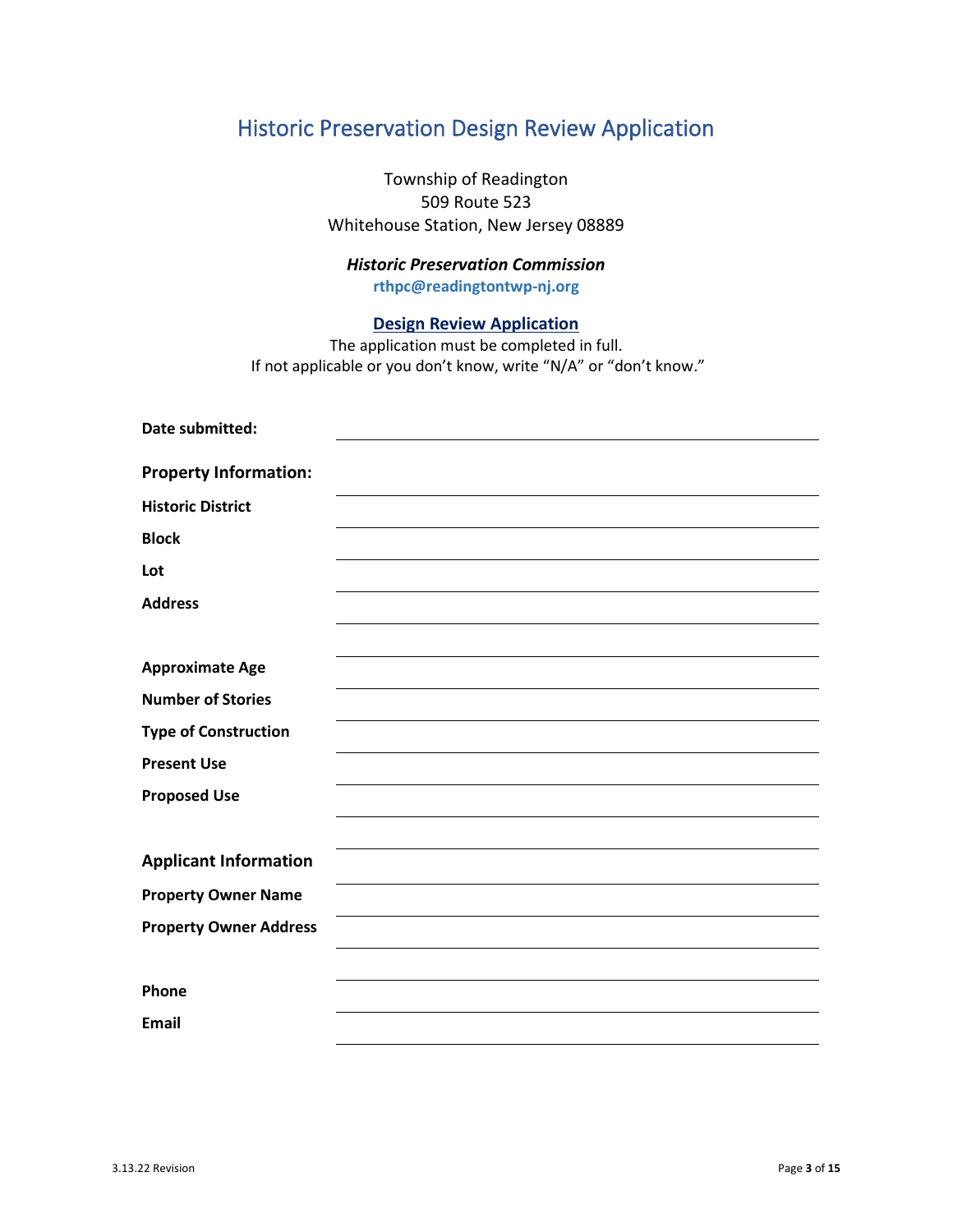### **Architect / Contractor Information:**

| Name           |  |
|----------------|--|
| <b>Address</b> |  |
| Phone          |  |
| Email          |  |

#### **Type of Project (please check appropriate boxes):**

| □  | New construction      | ❏ | Porches                                     | ⊐ | Solar panels          |
|----|-----------------------|---|---------------------------------------------|---|-----------------------|
|    | Additions             | a | Patios/Decks                                |   | <b>HVAC</b> equipment |
|    | Windows               | ❏ | Garages                                     |   | Generators            |
|    | <b>Exterior doors</b> | ◻ | Sheds/Outbuildings/<br>Accessory structures |   | Signage               |
| □. | Roofing/Siding        | ❏ | Fences                                      | ┒ | Awnings/Canopies      |
|    | Chimneys              | ◻ | Swimming pool                               |   | Demolition            |
| □  | Masonry repairs       | ❏ | <b>Exterior lighting</b>                    |   |                       |

### **Proposed Work Description:**

• Provide a detailed description of the work and be as specific as possible. Include the materials, brand, colors along with construction methodology (add additional pages as needed). Note that all work must comply with the Township Ordinance on Historic Areas (attached)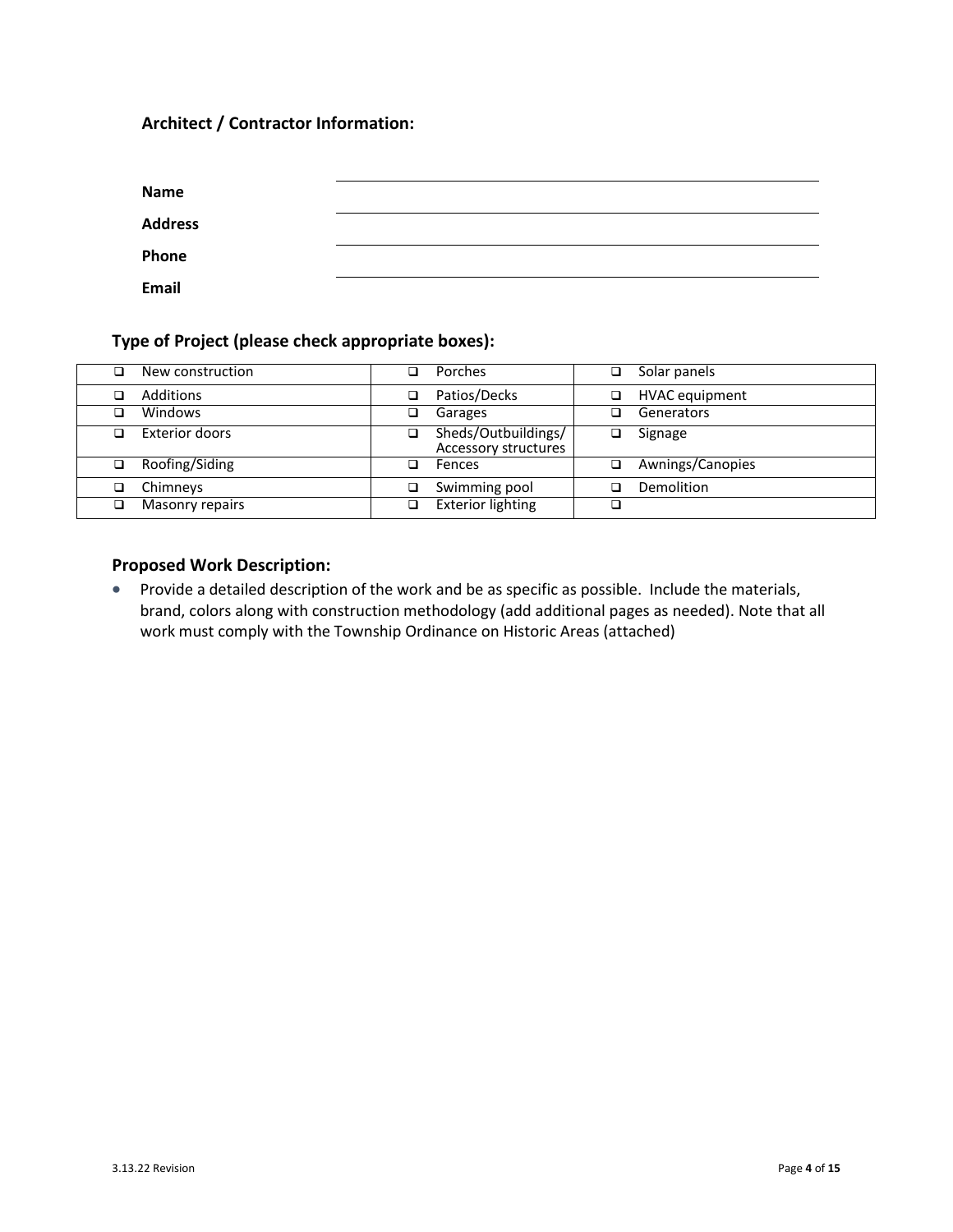# <span id="page-4-0"></span>Additional Information Required for Major Construction

**In addition to the above-referenced submission documents, any application concerning a new structure, addition, and/or façade alteration must provide a written statement in response to each of the following questions:**

How will the work be compatible with the natural features of the site, and how will the building complement the existing historic building designs in the Historic District.

If the application relates to an addition, how will the addition reflect the existing building in terms of scale, materials, fenestration, and color?

If the building's façade will be renovated, what design features will break down long, horizontal facades down into segments having vertical orientation, and tall vertically oriented facades into horizontal components (i.e., how will you prevent blank walls)?

If the side and rear elevations of buildings are within public view, will their architectural treatments be comparable to that of any proposed front façade?

Will renovations to the façade be consistent with the original architectural style of the building?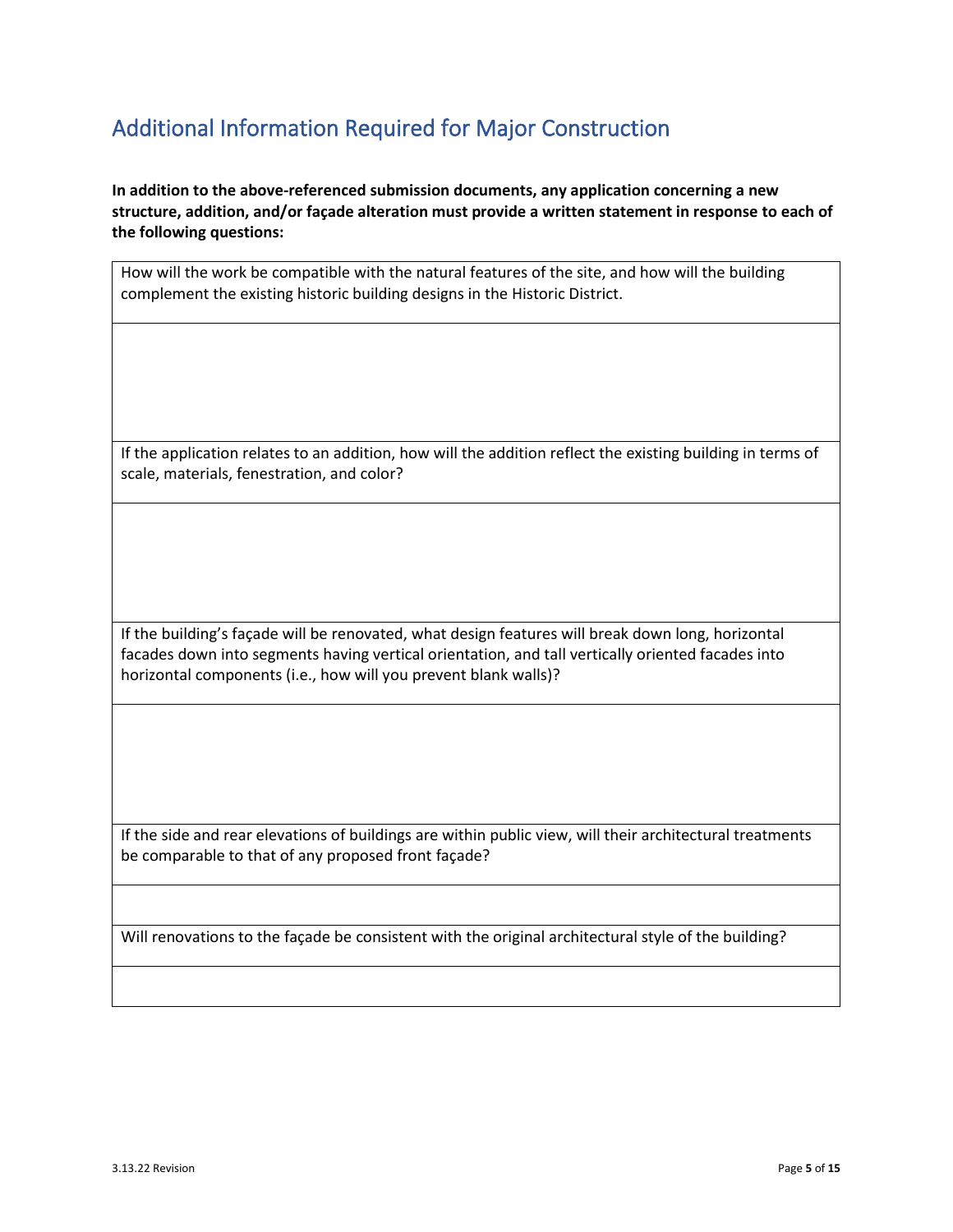Which original details will be retained?

What are the new features? How will they harmonize with existing features?

How will the building renovations incorporate elements of the original structure into the renovation design?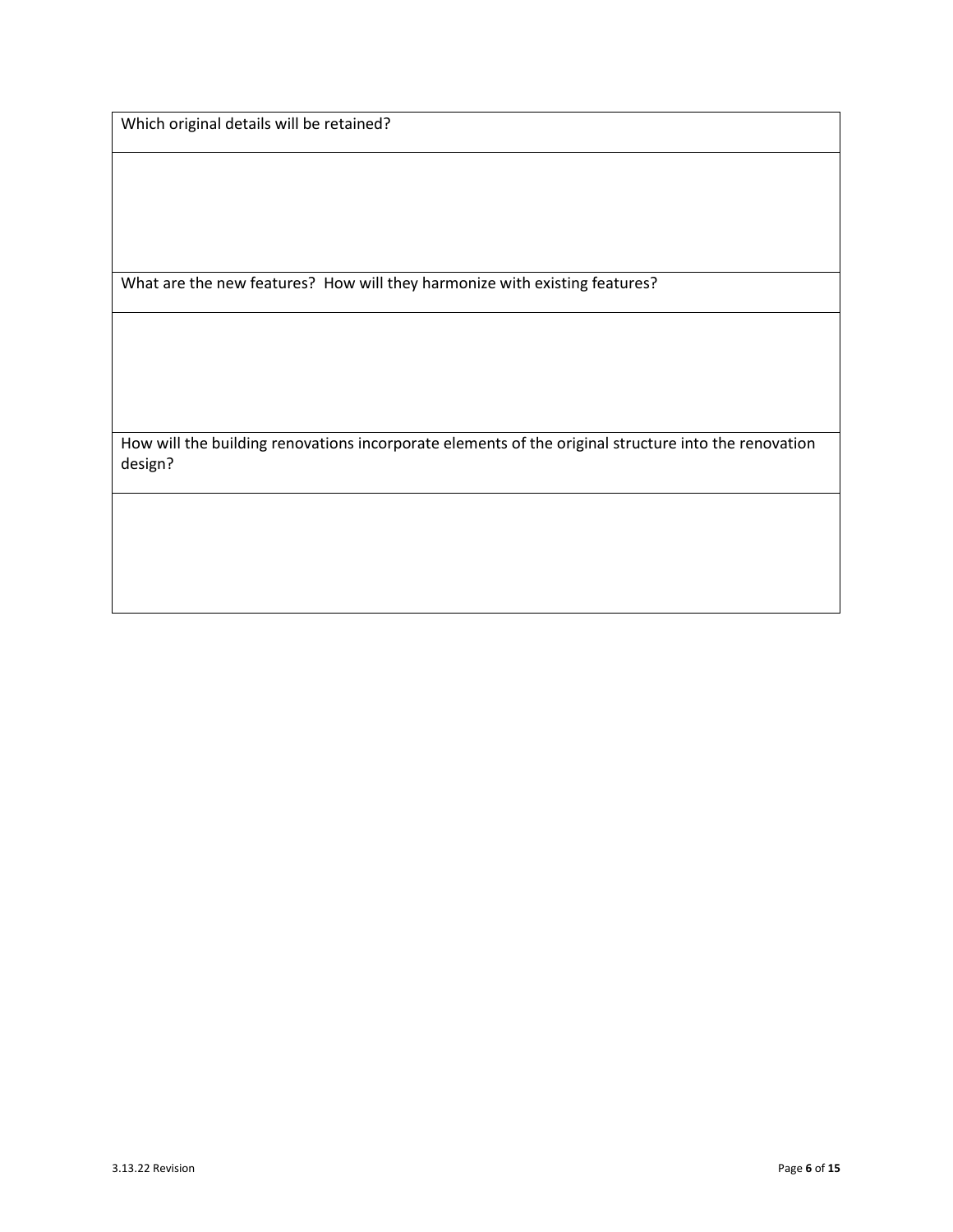By my signature below, I affirm all information contained within and attached hereto to be accurate and truthful. I am aware that the proposed work described should not commence until all appropriate approvals have been obtained.

| Applicant<br>Signature | Owner Signature (if not<br>the applicant) |  |
|------------------------|-------------------------------------------|--|
| <b>Printed Name</b>    | <b>Printed Name</b>                       |  |
| Date                   | Date                                      |  |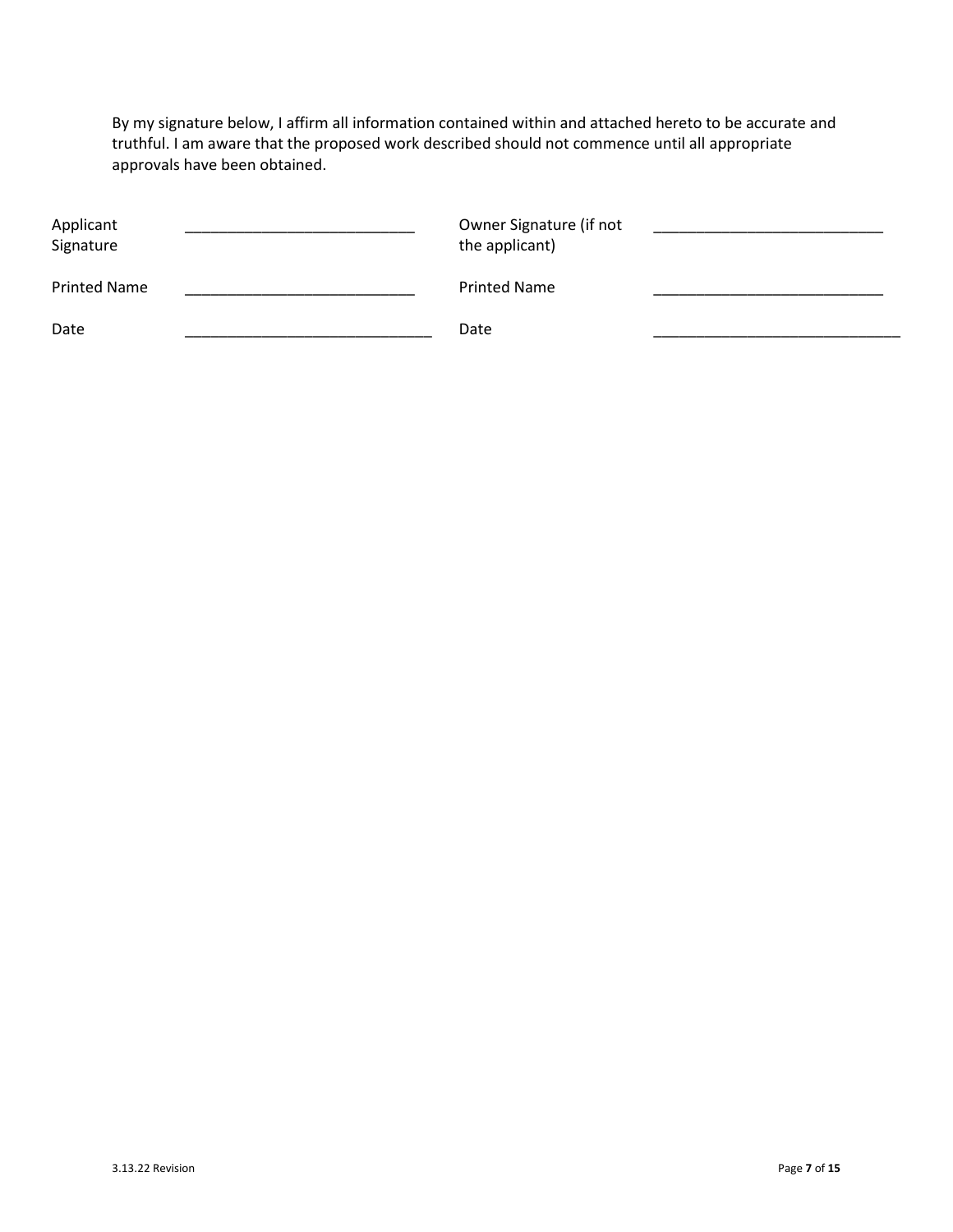## <span id="page-7-0"></span>Check List -Documentation Required with Design Review Application

- **Completed Application**
- **Site Plans**
	- o **existing site plan of the property showing all structures /**
	- o **proposed site plan of the property showing all structures**
- **Elevation Drawings (required for all new construction, additions)**
- **Photographs:**
	- o **Owners Property - Color photos of the building – labeled as front elevation, rear elevation, side elevations, and a view of the structure from the road**
	- o **Surrounding property (your neighbors) – Color photos labeled - North, South, East, West**
- **Construction Plans (detailed plans submitted by your contractor for the proposed work to be done)**
- **Material Samples/Colors**
- **Landscape Plans (description of plantings to provide screening of mechanical installations in public view)**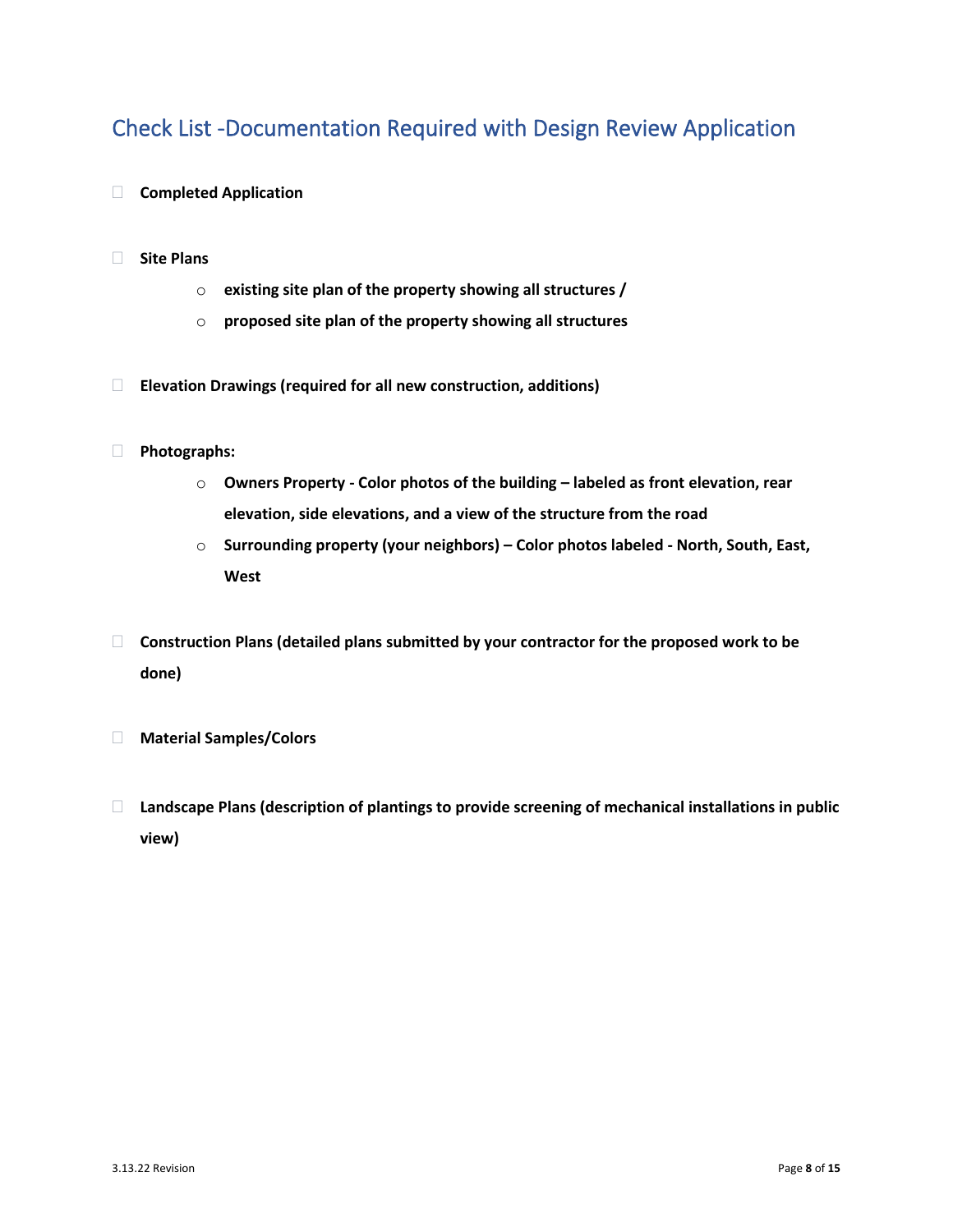# <span id="page-8-0"></span>Appendix 1 - Section 148-79.2 Historic Areas

§ 148-79.2

Historic areas.

[Added 4-19-2004 by Ord. No. 18-2004

A.

The requirements of this section shall apply to all development, including renovation, alteration, reconstruction and additions to existing buildings and structures, within an historic area.

(1)

Building design. All development that is situated within those areas designated in the Master Plan as "existing historic areas" or "proposed historic areas" (Plate 14, Readington Township Master Plan 1990), as of the adoption of this section, some of which are listed on both the National and State Register of Historic Places, shall be designed to reflect the design vocabulary, massing, proportion, directional expression, height, width, scale, orientation, fenestration, roof, details and materials of vernacular 18thand 19th- and early 20th-century styles found in the villages of Darts Mill, Readington, White House, White House Station, Potterstown, Stanton, Three Bridges, Centerville, Taylors Mill, South Branch and the Pleasant Run corridor. Acceptable styles and examples from the relevant periods can be found within the following references, which are maintained for review in the Planning Office:

(a)

What Style Is It? A Guide to American Architecture (Propellers, John C., John Wiley & Sons, Inc., 1983).

(b)

A Field Guide to American Houses (McAlester, Knopf, 1984).

(c)

Identifying American Architecture (Blumenson, Norton).

(2)

Procedures for review by the Readington Township Historic Commission are contained within Chapter 27 of the Readington Township Code.

B.

General guidelines.

(1)

Buildings are not required to copy historic examples. Individual architectural expressions that incorporate the stylistic tenets of historical buildings are acceptable, provided that the design principles in the above references are adhered to. Buildings shall show a harmony of design with their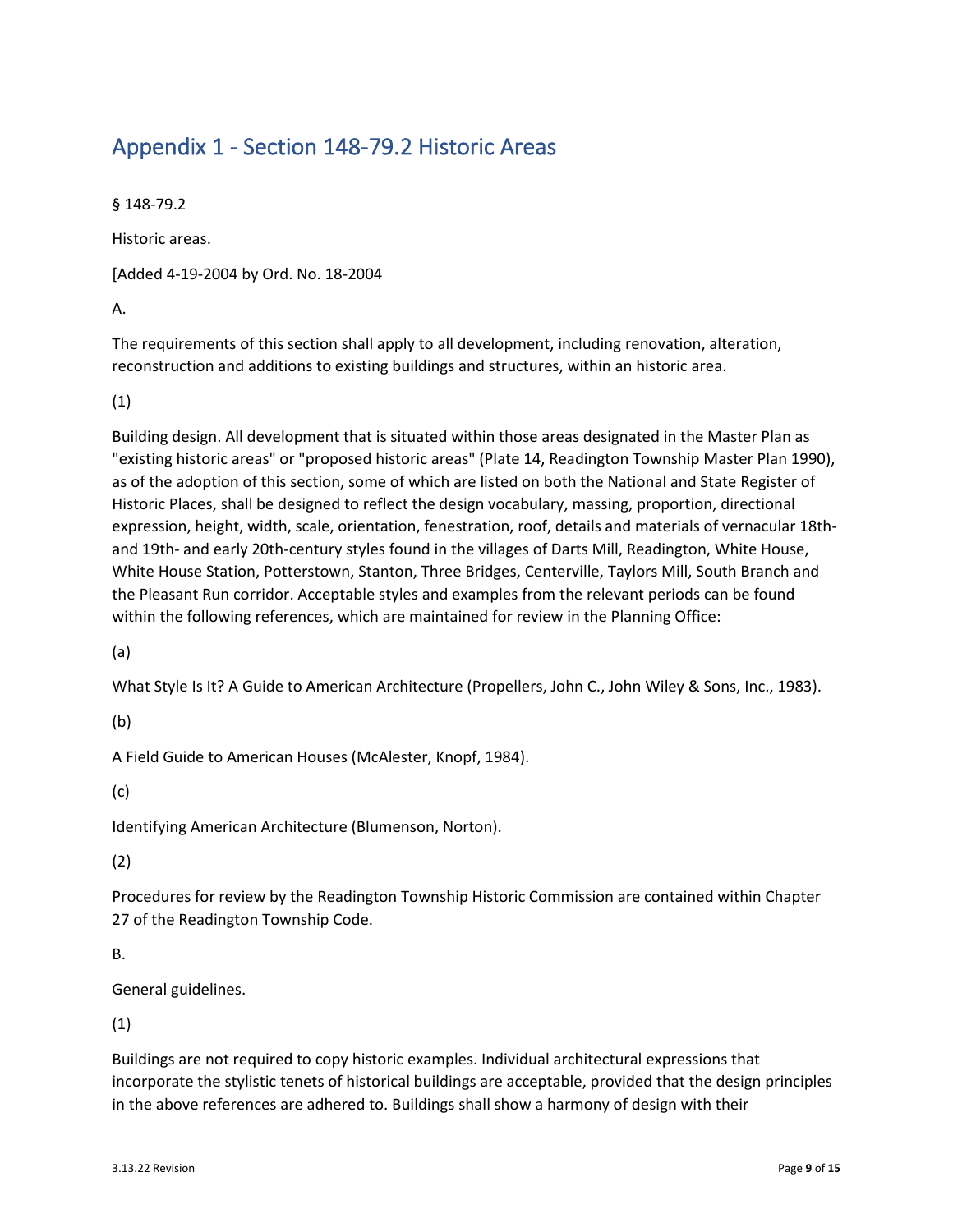surroundings, and any shapes, signs and lighting, colors and other characteristics which cause a building to call excessive attention and create disharmony shall be avoided.

(2)

All buildings shall be related harmoniously to the natural features of the site and to existing buildings and other structures in the vicinity that have a visual relationship to the proposed building or buildings. The achievement of such relationship may include the enclosure of space in conjunction with other existing/proposed buildings or the creation of focal points. With respect to public spaces, building design/orientation may have to be adjusted in order to maintain a positive spatial relationship or to preserve visual access to community focal points, either natural or man-made.

(3)

The selection of building design elements, for example in the use of materials, fenestration, color, texture, and other design considerations, should ensure that such treatment is generally consistent with traditional and vernacular 18th- and 19th- and early 20th-century architectural styles.

(4)

Building additions and renovations should be designed to reflect the existing building in terms of scale, materials, fenestration and color.

(5)

Appearance of the side and rear elevations of buildings shall receive architectural treatments comparable to that of any proposed front facade if said elevations are generally within public view.

(6)

Buildings should, where appropriate, strengthen the particular design features of their locale by, for example, framing a view corridor, enclosing an open space area, or continuing a particular design feature or statement. Such construction should complement the existing historic building designs in the Village.

### C.

Building massing and scale.

(1)

Long, horizontal facades should be broken down into segments having vertical orientation, and tall vertically oriented facades shall be broken down into horizontal components through use of appropriate design features.

(2)

Buildings with expansive blank walls are prohibited.

(3)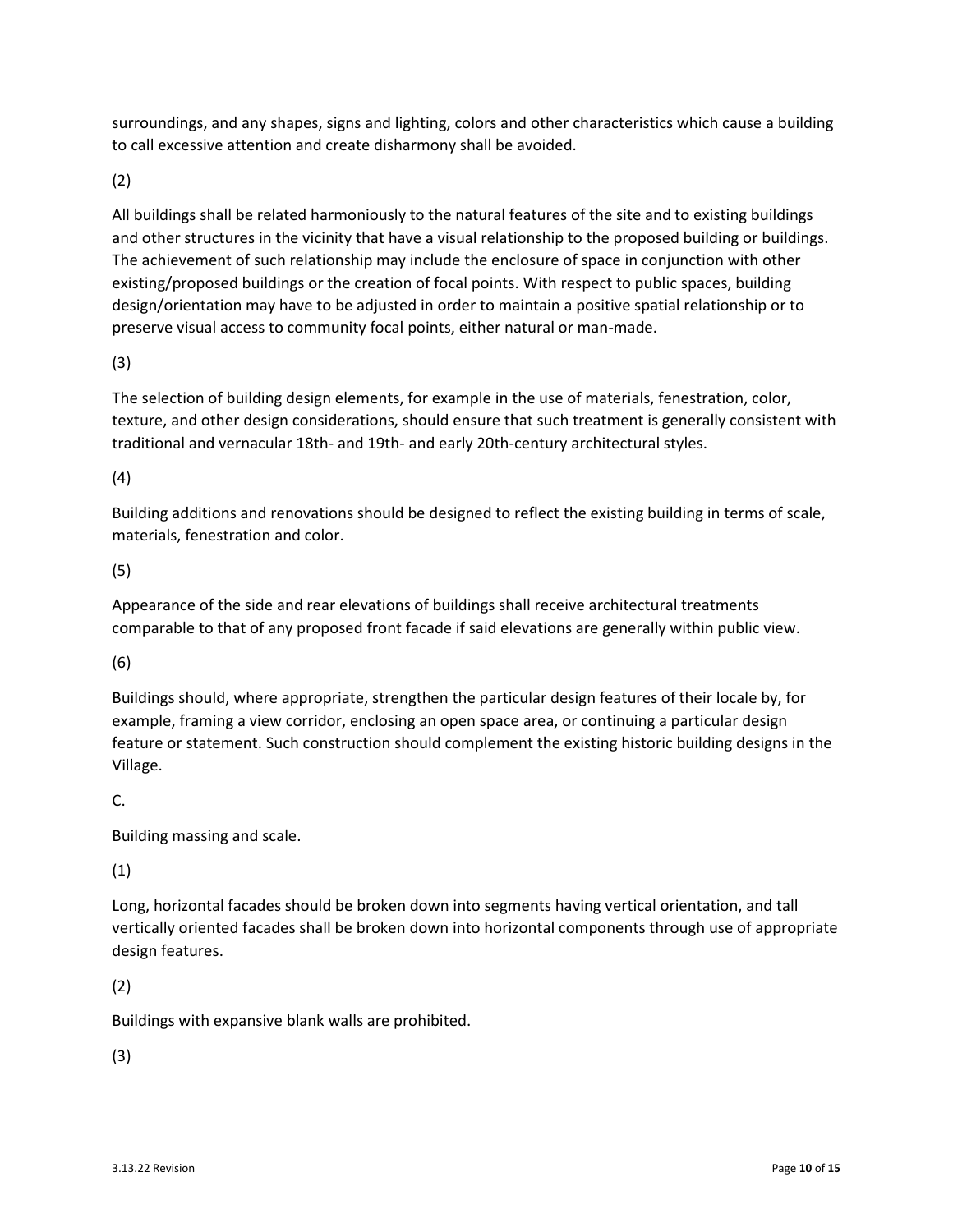Buildings should be designed so that facades are the prominent architectural feature and the roofs are visually less dominant in the total design. Architecturally accurate roof styles shall be consistent with the proximal historic context.

(4)

A pedestrian scale should be achieved at ground level and along street frontages and entryways through the use of such scale elements as windows, doors, columns, plazas, awnings, canopies, and site furnishings.

(5)

In new infill construction, the alignments of proposed facades shall be consistent with the existing setback of nearby buildings to the extent permitted by this section.

D.

Facade treatment.

(1)

Multitenant buildings shall provide uniform storefronts, doorways, windows, awnings and other design features for all ground floor tenants. Upper floors of said buildings shall at a minimum be coordinated with the ground floor through common materials and colors. Storefronts should include display windows with a sill height not less than two feet from grade.

(2)

Buildings should use windows of similar sizes and shapes or incorporate other facade elements that establish the same pattern of other buildings in its context.

(3)

Dominant zones and horizontal lines that establish those zones should be included in the design. Such lines include the tops of display windows, sign facias, cornices and belt courses.

(4)

Design elements that carry through a block such as storefront patterns, window spacing, entrances, canopies or awnings, etc., should be incorporated into new or renovated facades.

(5)

Exterior mounted mechanical and electrical equipment shall be completely screened from public view with opaque architectural elements.

(6)

Facade renovations should be consistent with the original architectural style of the building. Original details should be retained; when it becomes necessary to introduce new features, they should harmonize with existing features. If windows and doors must be replaced, new materials that match the original design should be used, wherever possible.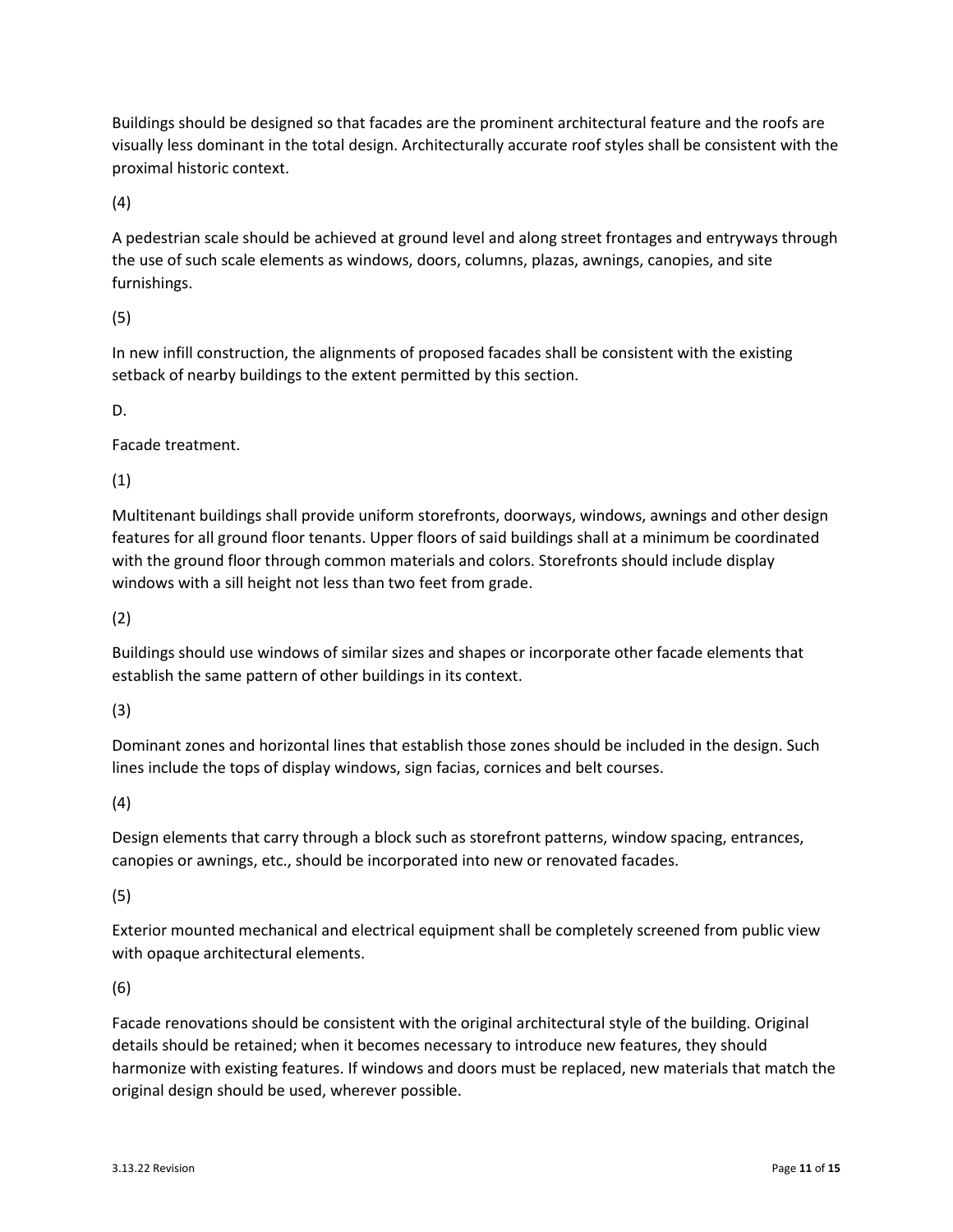(7)

The use of creative lighting schemes to highlight building facades and related areas of a site shall be encouraged, except that any such nonresidential lighting shall be shut off by 10:00 p.m. or 1/2 hour after the closing of such nonresidential use.

E.

Building materials, colors and texture.

(1)

On existing buildings, original materials shall be retained wherever possible, and the repair and restoration of existing materials deemed of architectural value shall be strongly encouraged.

(2)

Where appropriate, building renovations shall incorporate elements of the original structure into the renovation design.

(3)

The use of brick, stone, clapboard, shakes and other facade materials of a traditional and vernacular nature shall be strongly encouraged.

(4)

Metal panels and mirrored glass surfaces are prohibited on all buildings.

(5)

The painting of buildings in bold colors, patterns, checks or stripes is discouraged.

(6)

The use of colors generally associated with traditional building design shall be encouraged on all buildings. Accent or complementary colors which harmonize with the main facade colors shall be permitted for trim, awning and other building details. Acceptable paint colors from the relevant periods can be found within the following reference, which is maintained for review in the Planning Office:

(a)

Paint in America, the Colors of Historic Buildings (Moss, Roger, John Wiley & Sons, Inc., 1994).

F.

Other requirements.

(1)

Awnings shall be encouraged on nonresidential buildings. All awnings shall be constructed and installed so that the frame and fabric of the awning is integrated into the overall building design. No awning shall extend beyond a dimension appropriate with the size and scale of the subject building, and no awning shall be less than eight feet above the ground. Awnings which project into any roadway, driveway,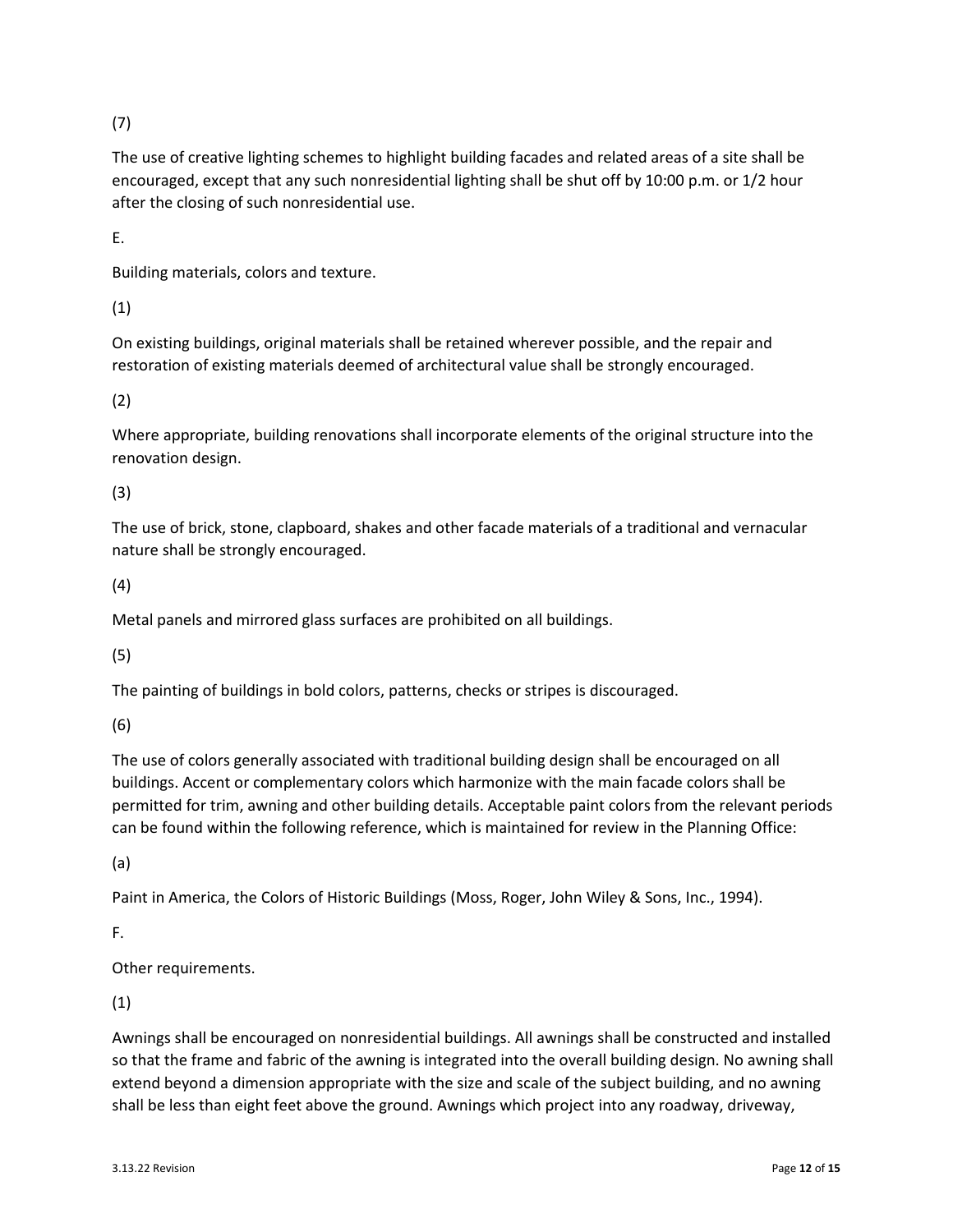parking or loading area are prohibited. Awnings shall not be placed so as to conceal or disfigure an architectural feature or detail. Awning materials shall be limited to cloth, canvas and similar materials; metal and aluminum awnings are prohibited. Plastic, internally illuminated awnings are prohibited. Awnings may be solid or striped, but colors shall be coordinated with the facade colors.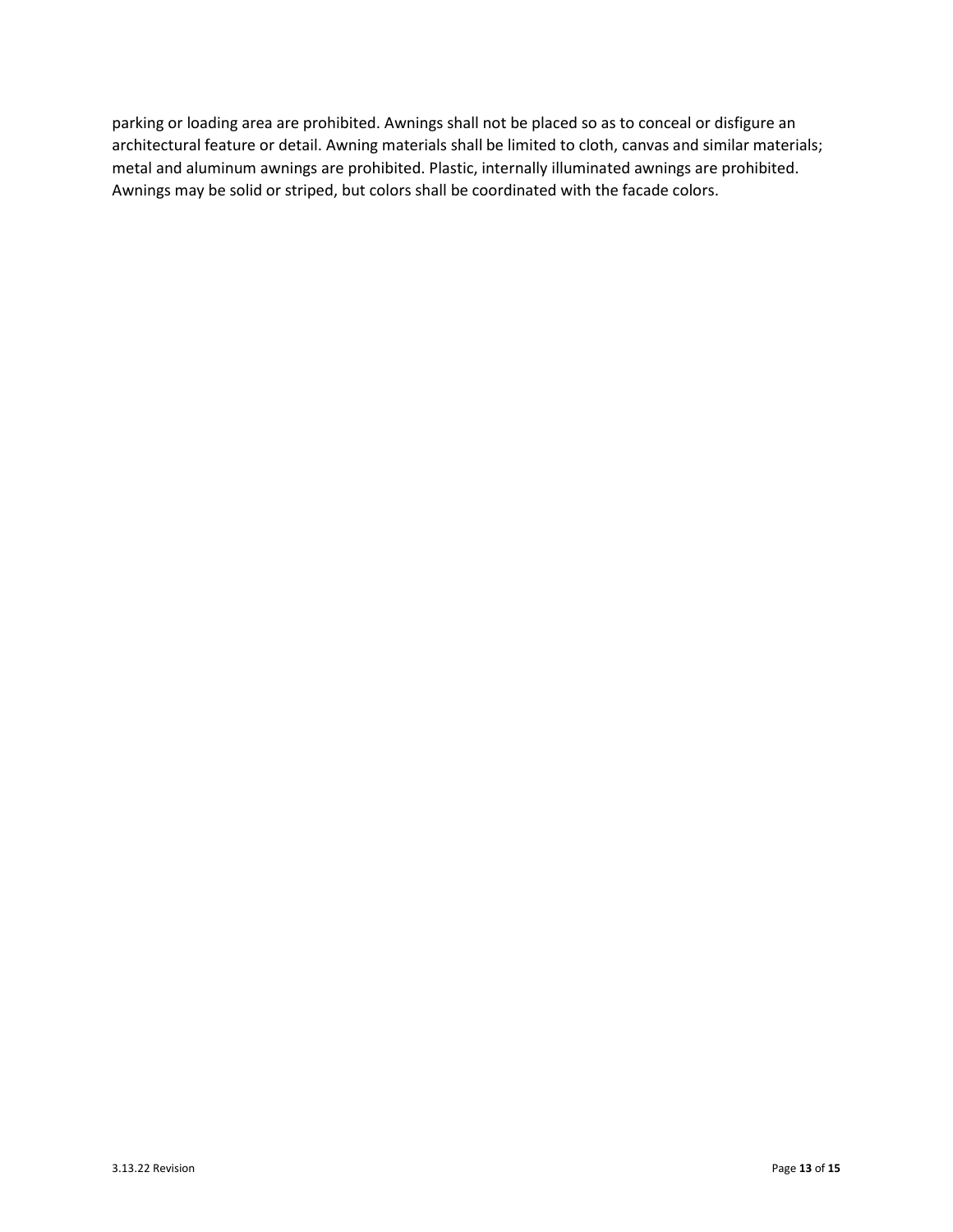## <span id="page-13-0"></span>Appendix 2 - Design Review Application Definitions

#### **Date Received**

The date the application was submitted to the RTHPC.

#### **Historic District**

The name of the Historic District where the property is located. The historic district can be found on the Readington Historic Sites Map located on the Township Webpage – Historic Preservation Home page.

#### **Property Street Address**

The street address of the property to be reviewed (no post office box numbers).

#### **Property Block No / Property Lot No**

Property Block and Lot Numbers can be located on your tax assessment form or the tax map at the Tax Assessors Office.

#### **Property Name and Address**

Name and address of the property owner.

#### **Phone number & Email Address**

Phone number(s) of the person(s) applying for a Design Review. Please include the best number to contact (home, work, or cell). Email Address – please print clearly.

#### **Present Use**

Describe the current use of the structure (e.g., residence, commercial, retail, etc.).

#### **Proposed Use**

Describe the proposed use of the structure.

#### **Number of Stories**

List the number of stories of the structure.

#### **Type of Construction**

Identify the current construction of the building: Masonry - Brick / Stone, Frame, Other – define.

#### **Proposed Work**

Describe in as much detail as possible the intended work to be done to structure (provide elevation drawings, site plan, attach additional sheets if necessary).

#### **Described the Materials and Construction Methods to be used for the restoration**

Provide as much detail as possible. Supporting materials can be presented at the Design Review Meeting. Information for guidelines on rehabilitation of Historic Property, please refer to the Secretary of the Interior's Standards for Rehabilitation of Historic Properties. The Illustrated Guidelines can be located on the World Wide Web.